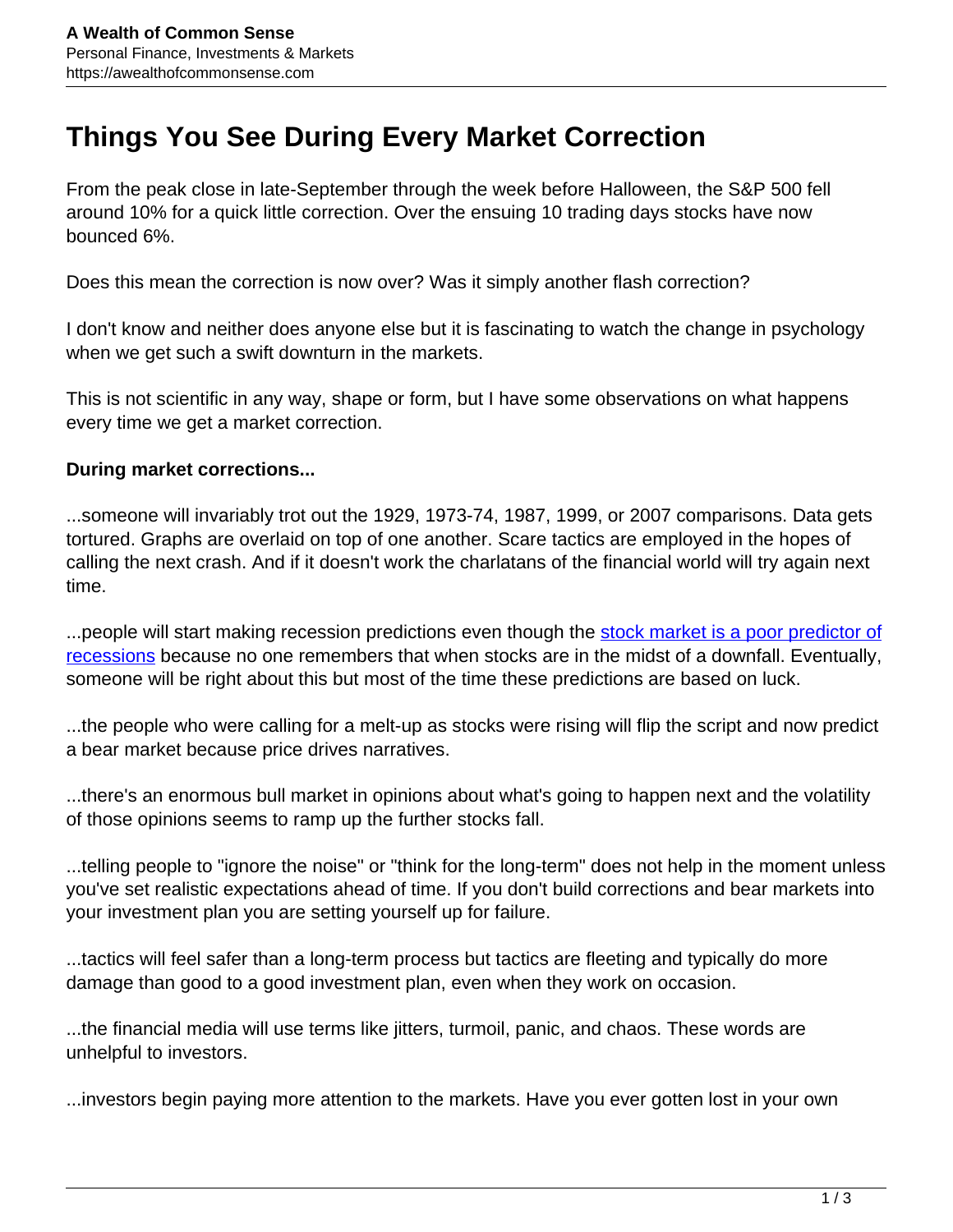thoughts in the car while driving somewhere and once you got there thought to yourself, "I barely remember any of the details involved in driving here?" That's basically a bull market. Not many people pay attention because they're relatively boring. Corrections, on the other hand, are more like driving past an accident. Everyone gawks at the cars involved, pays more attention, and slows down, even the drivers on the other side of the road (seriously, why do people do this every time?).

...you'll hear a lot of cliches from professional investors on TV and in print that sound something like this:

- At the end of the day, we're cautiously optimistic but will be waiting for another leg down before redeploying cash reserves.
- As we mentioned recently, this price action is perfectly normal and we came into the correction positioned for a downturn.
- The fundamental story has completely shifted. We're going to wait until the dust settles.
- We remain constructive long-term but see more near-term volatility.
- We still think the rally is a second-half story based on the earnings numbers.
- We view any more weakness in the markets as a buying opportunity.
- Investor sentiment is still too optimistic for a bounce at these levels. We see more pain ahead.
- Stocks still represent a good long-term buy at these levels.
- We see Dow 26,104.3487 as a key level of support. If it breaks that level, watch out below.
- The technical damage to the stock market is much worse than investors realize.
- This is an environment where you sell the rips.
- There are more sellers than buyers.
- All of the stocks that have been leading the market higher are getting crushed which is not a good sign going forward.

...every time stocks fall a little it will feel like they're going to fall a lot more. Sometimes this happens but most of the time a correction is just that.

...it becomes easier to confuse your time horizon with other investor's time horizons.

...investors are quick to latch on to narratives that can explain what's going on in the markets and why but most of the time there's no rhyme or reason for the downfall. Sometimes stocks fall simply because they rose too much and investors are resetting their expectations.

...fundamental investors quickly turn into technical traders and pay more attention to the charts than they do when markets are rising.

...investors with decades and decades to invest will invariably make short-term decisions with longterm capital. There are certainly some memorable market crashes that can leave lasting scars but how many unmemorable market corrections have today's retirees lived through? I'm guessing most